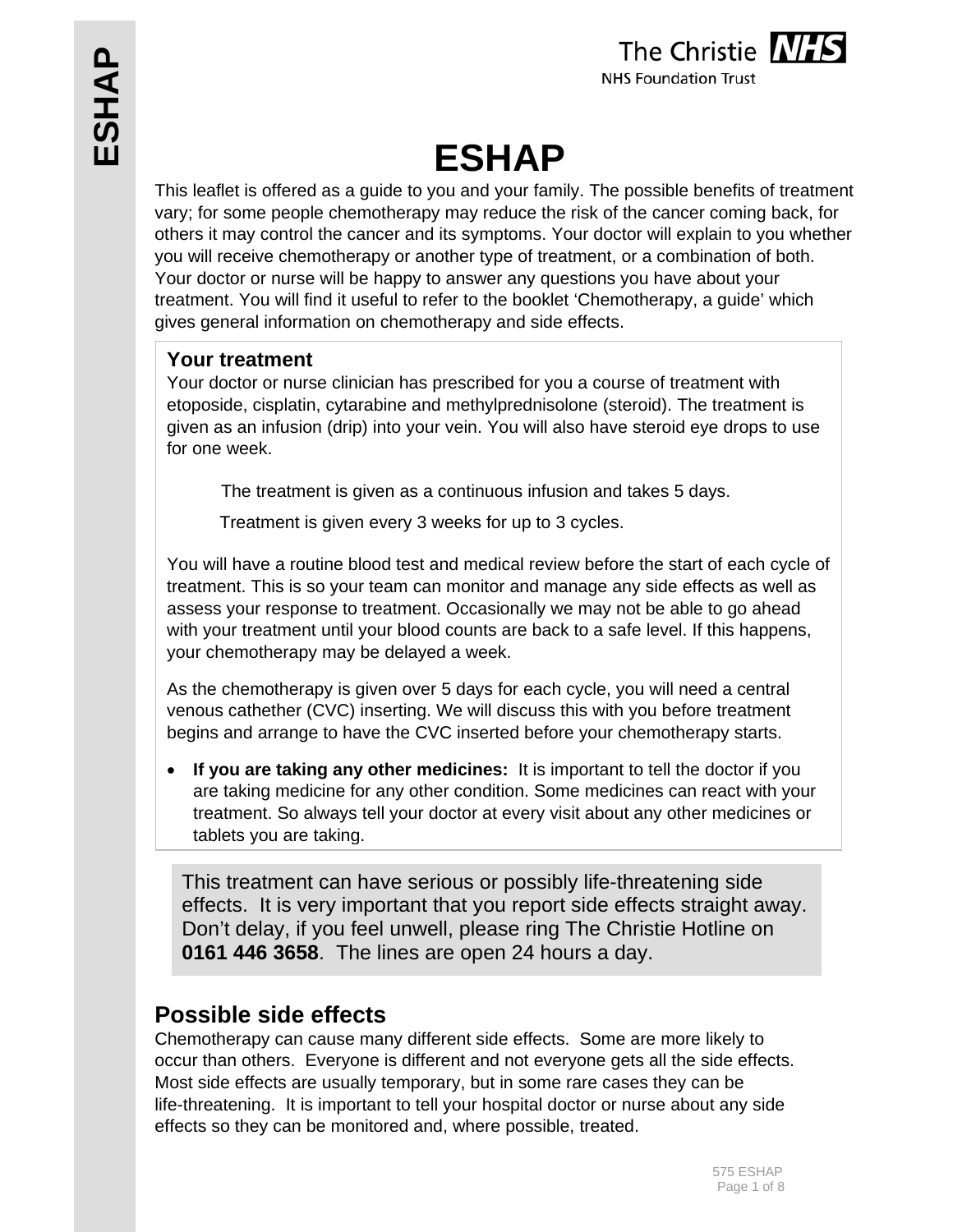#### **Tumour Lysis Syndrome**

This treatment may cause the rapid breakdown of lymphoma cells, which may lead to abnormalities in the blood. This problem is more likely if you have a lot of disease or if your kidneys do not work as well as they should do. Your doctor will tell you if you are at risk. You may be given a kidney-protective medicine called allopurinol for the first cycle of treatment, and your doctor may do additional blood tests to monitor this side effect. We sometimes admit patients for the first treatment to give intravenous fluids and kidney-protective medication and twice daily monitoring of blood tests for 48 hours.

#### **Common side effects (more than 1 in 10)**

#### **Increased risk of serious infection**

You are vulnerable to infection while you are having chemotherapy. Minor infections can become life-threatening in a matter of hours if left untreated. Symptoms of infection include fever, shivering, sweats, sore throat, diarrhoea, discomfort when you pass urine, cough or breathlessness. We recommend that you use a digital thermometer so you can check your temperature. You can buy one from your local pharmacy.

#### **If you feel unwell, you have symptoms of an infection or your temperature is 37.5ºC or above, or below 36ºC contact The Christie Hotline straight away**.

#### **Anaemia (low number of red blood cells)**

While having this treatment you may become anaemic. This may make you feel tired and breathless. Let your doctor or nurse know if these symptoms are a problem. You may need a blood transfusion.

#### **Bruising or bleeding**

This treatment can reduce the production of platelets which help the blood clot. Let your doctor know if you have any unexplained bruising or bleeding, such as nosebleeds, bloodspots or rashes on the skin, or bleeding gums. You may need a platelet transfusion.

#### **Nausea and vomiting (sickness)**

The severity of this varies from person to person. Anti-sickness medication will be given along with your chemotherapy to prevent this. You will also be given anti-sickness tablets to take at home. If you continue to feel or be sick, contact your GP or The Christie, because your anti-sickness medication may need to be changed or increased.

#### **Lethargy**

Some chemotherapy may make you feel tired and lacking in energy. It can be frustrating when you feel unable to cope with routine tasks. If you do feel tired, take rest and get help with household chores. If necessary, take time off work. Gentle exercise such as walking can be beneficial.

#### **Hair loss**

Hair loss is usually total. The hair falls out gradually 10 to 14 days following your first course of treatment. The time scale varies from person to person. Please remember that this is a temporary side effect and your hair will grow back when your treatment is completed. Very rarely, hair loss can be permanent. If you would like an appointment with the wig service, this can be arranged for you by visiting the cancer information centre or call: **0161 446 8100**. It is a good idea to get you wig before you lose a lot of hair so you can match it to your natural colour. Ask the staff for a copy of the 'Wig Fitting Service'. The Maggie's centre runs a head care workshop. Contact Maggie's on **0161 641 4848** or email **manchester@maggiescentres.org** to arrange an appointment.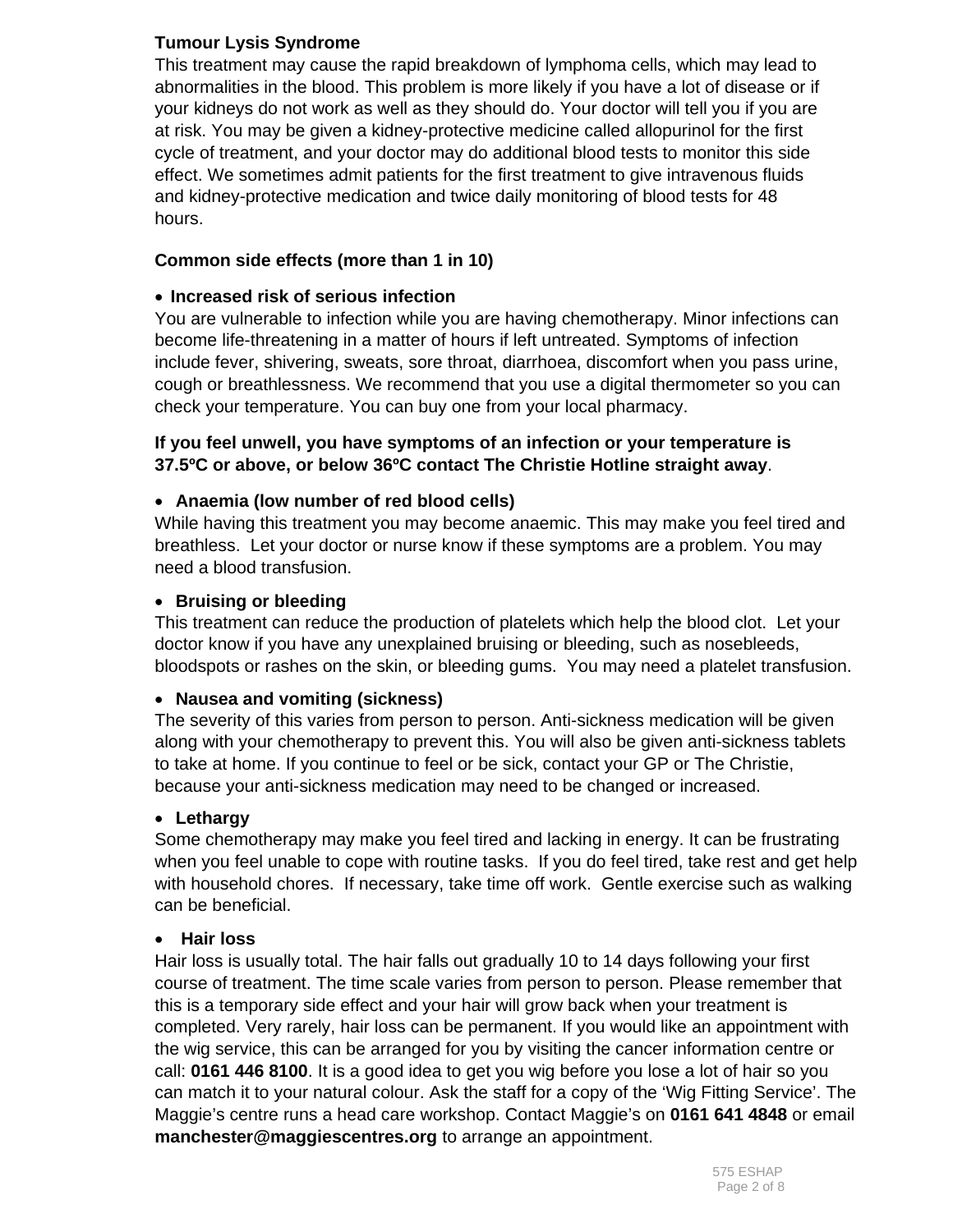#### **Sore mouth and altered taste**

Your mouth may become sore or dry, or you may notice small mouth ulcers during this treatment. Drinking plenty of fluids and cleaning your teeth regularly and gently with a soft toothbrush can help to reduce the risk of this happening. We can prescribe a mouthwash for you to use during treatment. You can dilute this with water if your mouth is sore. Ask your doctor or nurse for further advice. There is also general mouth care information in the chemotherapy booklet. If you continue to have a sore mouth, please contact The Christie Hotline. Occasionally during treatment you may have a strange taste (metallic or bitter) or, less commonly, loss of taste. A strongly flavoured sweet or mint will help to disguise this. Normal taste will usually return after the treatment finishes.

#### **Mood changes**

Methylprednisolone can affect your mood. This may result in mood swings and irritability. You may also have difficulty in sleeping. You may feel very energetic and have a good appetite when you are having this steroid, and then lethargic and low in mood when you stop. If you experience this side effect and find it hard to tolerate you should discuss it with your doctor.

#### **Upset bowels**

You may get upset bowels with this chemotherapy:

**Diarrhoea:** If this becomes a problem while you are having treatment, anti-diarrhoea tablets can be bought from a pharmacy or prescribed by your GP for a temporary period until this is resolved. If the problem persists contact The Christie. Ask the staff for a copy of 'Eating: Help Yourself' which has useful ideas about diet when you are having treatment.

**Constipation:** Some anti-sickness tablets can cause constipation. Try to drink plenty of fluids and eat foods high in fibre. Report this to your hospital doctor who may prescribe a suitable laxative. Ask the staff for a copy of 'Eating: Help Yourself' which has useful ideas about diet when you are having treatment.

#### **Sore eyes**

Cytarabine can commonly cause sticky or sore eyes. We will give you dexamethasone eye drops to help prevent this. Do not wear contact lenses while you are having this treatment. Please let your nurse or doctor know if your eyes feel uncomfortable.

#### **Skin and nails**

Etoposide and cytarabine can cause a rash which may be itchy. Tell your doctor if this happens. Sometimes as a result of the chemotherapy, your skin may appear darker in colour or lightly tanned, especially around the joints. This is known as hyperpigmentation. Asian and African-Caribbean people may develop noticeable light patches on their skin.

Your nails may also discolour or become brittle during treatment. The skin and nails will usually return to normal when treatment is finished.

#### **Fluid retention**

Your feet and/or legs may become swollen on this chemotherapy. If this is mild, no specific treatment is needed. Keeping your feet and legs raised may help. Tell your doctor if the swelling is severe. You may also gain weight as a result of the fluid retention, but this is usually temporary.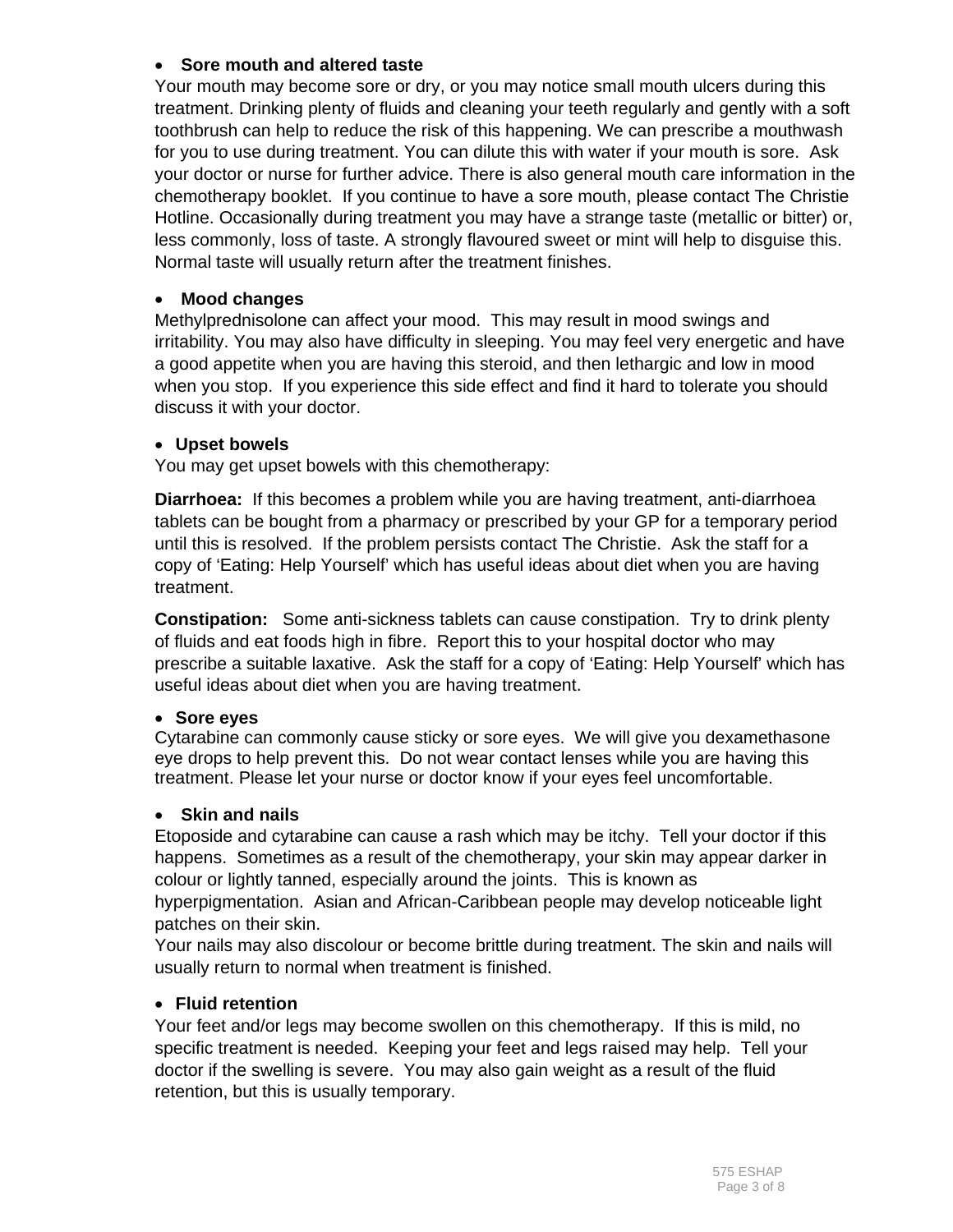#### **Blood sugar**

Methylprednisolone may cause your blood sugar to rise. If you are diabetic then you may need to increase the dose of any diabetic medication you take (insulin or tablets). You should discuss this with your doctor before starting the chemotherapy. Methylprednisolone can also induce diabetes in people not known to have this disease. This is normally reversible although you may need to take some diabetic medication while you are having chemotherapy.

#### **Uncommon side effects (less than 1 in 10)**

# $\hat{P}$  • Heart problems

Although uncommon, Etoposide can cause problems with the blood supply to the heart such as a heart attack or angina; or can cause palpitations or an irregular heartbeat. If you experience chest pain/tightness/heaviness or you feel clammy, or the pain travels up into your neck or down your arm you must **ring 999 or go immediately to your nearest Accident and Emergency department.** 

# **Kidney function**

Cisplatin can damage your kidneys. You will need to have your kidney function measured before you have this treatment and you will need to have additional fluids to keep your kidneys flushed. It is important to drink plenty of fluids to keep hydrated when you are at home. If you have problems with nausea, vomiting or diarrhoea you will become dehydrated very quickly, so you must then phone The Christie Hotline straight away.

#### **Nervous system changes**

This treatment can cause a reduced level of consciousness, drowsiness or slurred speech. Contact The Christie Hotline without delay if you experience any of these symptoms.

#### **Liver disorders**

The chemotherapy may cause changes in the way your liver works. Your medical team will monitor this closely by taking blood samples at each visit to measure your liver function. If your liver is affected, we may need to alter the dose of chemotherapy.

#### **Flu-like symptoms**

Cytarabine may cause flu-like symptoms such as fever, aches and pains and shivering about 3 to 5 hours after it is given. These symptoms should be temporary and should go within 12 to 24 hours. Paracetamol will help. If your symptoms are particularly severe, tell your doctor on your next visit.

#### **Tingling & numbness in the fingers or toes/muscle weakness**

This is common but is usually only mild and temporary. It can sometimes last for some time or become permanent. Sometimes you may also have difficulty controlling the muscles in your arms and legs or your balance. Please report these symptoms to your doctor on your next hospital visit.

#### **Tinnitus & high frequency hearing loss**

Cisplatin may cause you to develop tinnitus (ringing in the ears), this sensation usually subsides when your treatment finishes. Please tell your doctor if this occurs. High frequency hearing loss can also occur with this chemotherapy. This may be permanent.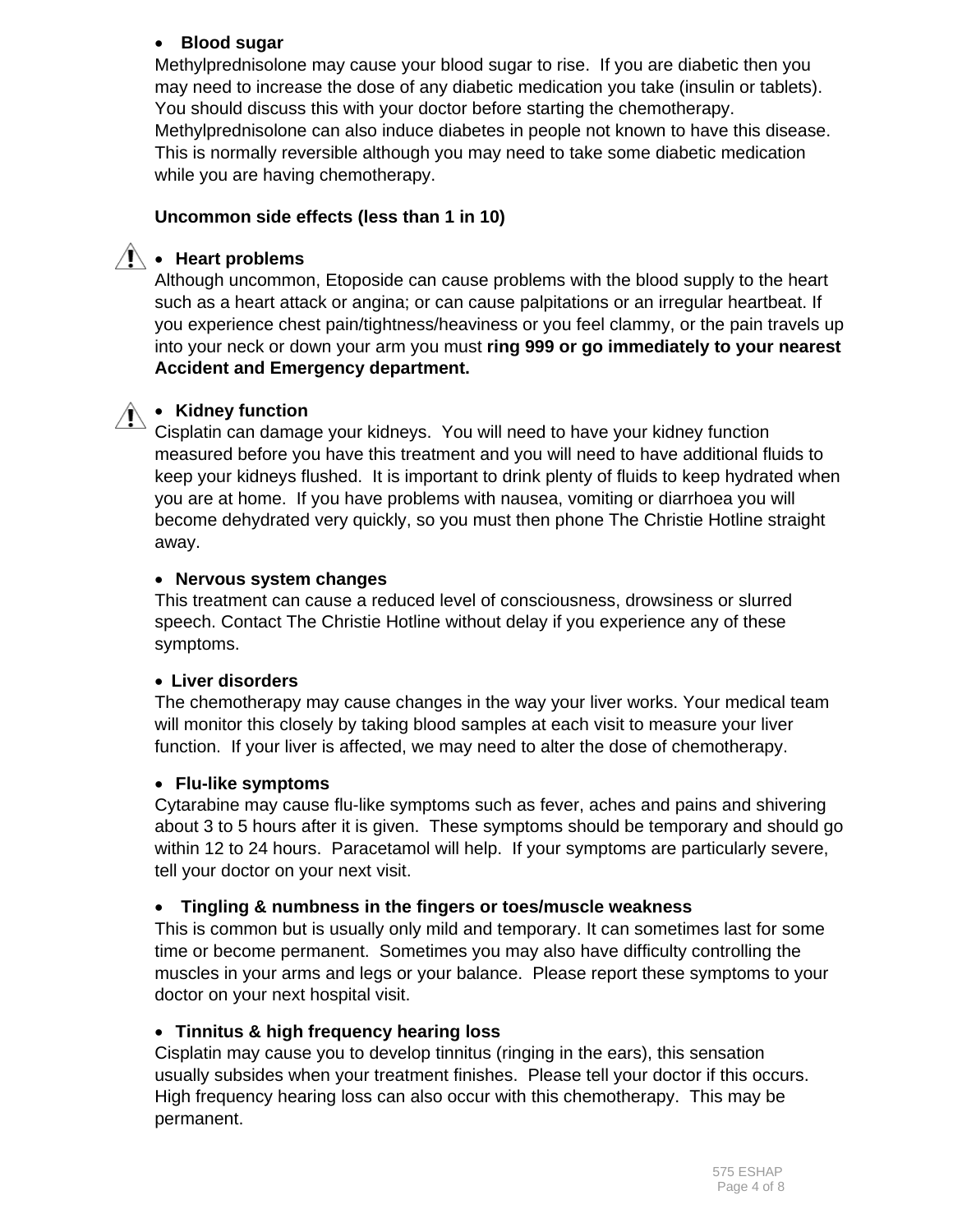#### **Rare side effects (less than 1 in 100)**

 **Extravasation** is when chemotherapy leaks outside the vein. If you develop redness, soreness or pain at the injection site **at any time** please let us know straight away. This happens rarely when you have a central line fitted.



#### **Allergic reactions**

Etoposide can sometimes cause immediate allergic reactions when it is being given. Please tell your nurse straight away if you have any of these symptoms: skin rash, itching, fever, shivering, dizziness, headache or breathlessness.

#### **Serious and potentially life threatening side effects**

In a small proportion of patients chemotherapy can result in very severe side effects which may rarely result in death. The team caring for you will discuss the risk of these side effects with you.

# **Sex, contraception & fertility**

**Protecting your partner and contraception:** We recommend that you or your partner use a condom during sexual intercourse while you are having the course of chemotherapy. Chemotherapy is dangerous to unborn babies and this will also protect you and your partner from any chemotherapy drugs that may be present in semen and in the vagina. If you suspect that you may be pregnant please tell your doctor immediately.

**Fertility:** This chemotherapy may affect your ability to have children. Your doctor or nurse should have discussed this with you. If not, please ask them before you start treatment.

# **Late side effects**

Some side effects may become evident only after a number of years. In reaching any decision with you about treatment, the potential benefit you receive from treatment will be weighed against the risks of serious long term side effects to the heart, lungs, kidneys and bone marrow. With some drugs there is also a small but definite risk of developing another cancer. If any of these problems specifically applies to you, the doctor will discuss these with you and note this on your consent form.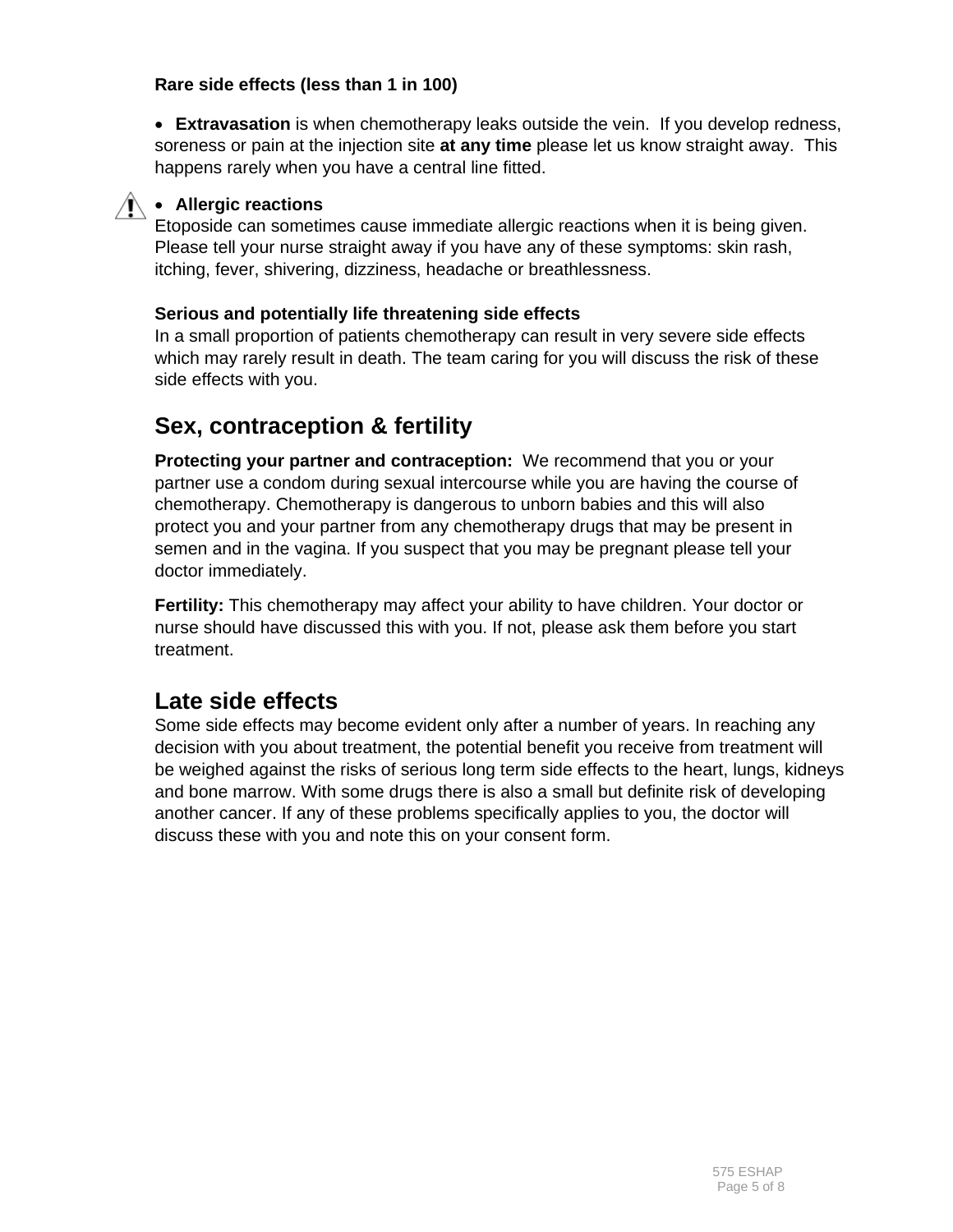## **Contacts**

If you have any general questions or concerns about your treatment, please ring the area where you are having treatment:

| • Haematology day unit                |                                                                                                    | 0161 446 3924                                                                                                           |
|---------------------------------------|----------------------------------------------------------------------------------------------------|-------------------------------------------------------------------------------------------------------------------------|
| • Lymphoma clinical nurse specialists |                                                                                                    | 0161 446 8573                                                                                                           |
| • Lymphoma secretaries                | 0161 446 3753<br>0161 446 3360<br>0161 446 3956<br>0161 446 3332<br>0161 446 3302<br>0161 446 3869 | Professor Radford/Dr Linton<br>Professor Illidge<br>Dr Smith<br><b>Professor Cowan</b><br>Dr Harris/Dr Chan<br>Dr Bloor |
| • Palatine Treatment Ward             | 0161 446 3960/3961                                                                                 |                                                                                                                         |
| • General enquiries                   | 0161 446 3000                                                                                      |                                                                                                                         |
|                                       |                                                                                                    |                                                                                                                         |
|                                       |                                                                                                    |                                                                                                                         |
|                                       |                                                                                                    |                                                                                                                         |